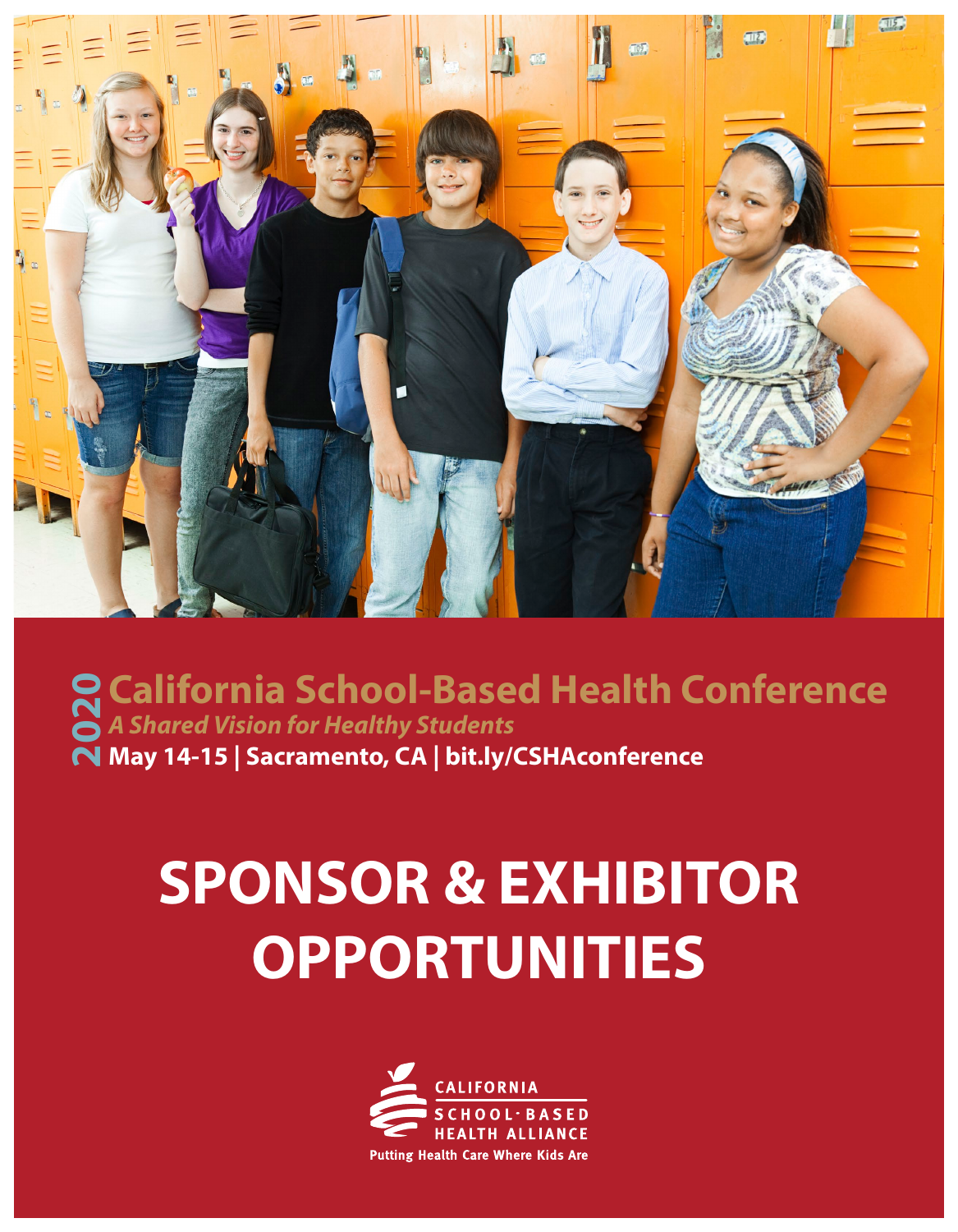

# **WELCOME**

The California School-Based Health Conference is the premiere event dedicated to all things school-based health. Over 500 educators, school administrators, healthcare providers, advocates, and youth gather each year at the California School-Based Health Conference to learn and share best practices.

Join us on May 15, 2020, in Sacramento and connect with highly engaged attendees who care deeply about the academic success and wellbeing of youth, families, and communities across California.

### **R CALIFORNIA SCHOOL-BASED<br>R HEALTH CONFERENCE**

#### **VENUE**

Sheraton Grand Hotel 1230 J Street Sacramento, CA 95814 **CALIFORNIA S<br>
REALTH CONF<br>
VENUE**<br>
Sheraton Grand Hotel<br>
1230 J Street<br>
Sacramento, CA 95814<br> **SCHEDULE: FRIL<br>
•** Exhibit Hours | 8:0<br>
• Exhibit Hours | 8:0<br>
• Luncheon | 12:00p<br>
• Teardown | 4:00pr<br> **LEARN MORE**<br>
schoolh

#### **SCHEDULE: FRIDAY, MAY 15, 2020**

- Setup | 7:00am 8:00am
- Exhibit Hours | 8:00am 4:00pm
- Luncheon | 12:00pm 1:00pm
- Teardown | 4:00pm 5:00pm

#### **LEARN MORE**

[schoolhealthcenters.org](http://www.schoolhealthcenters.org)

#### **Sign up online at [bit.ly/CSHAsponsorform](http://bit.ly/CSHAsponsorform)**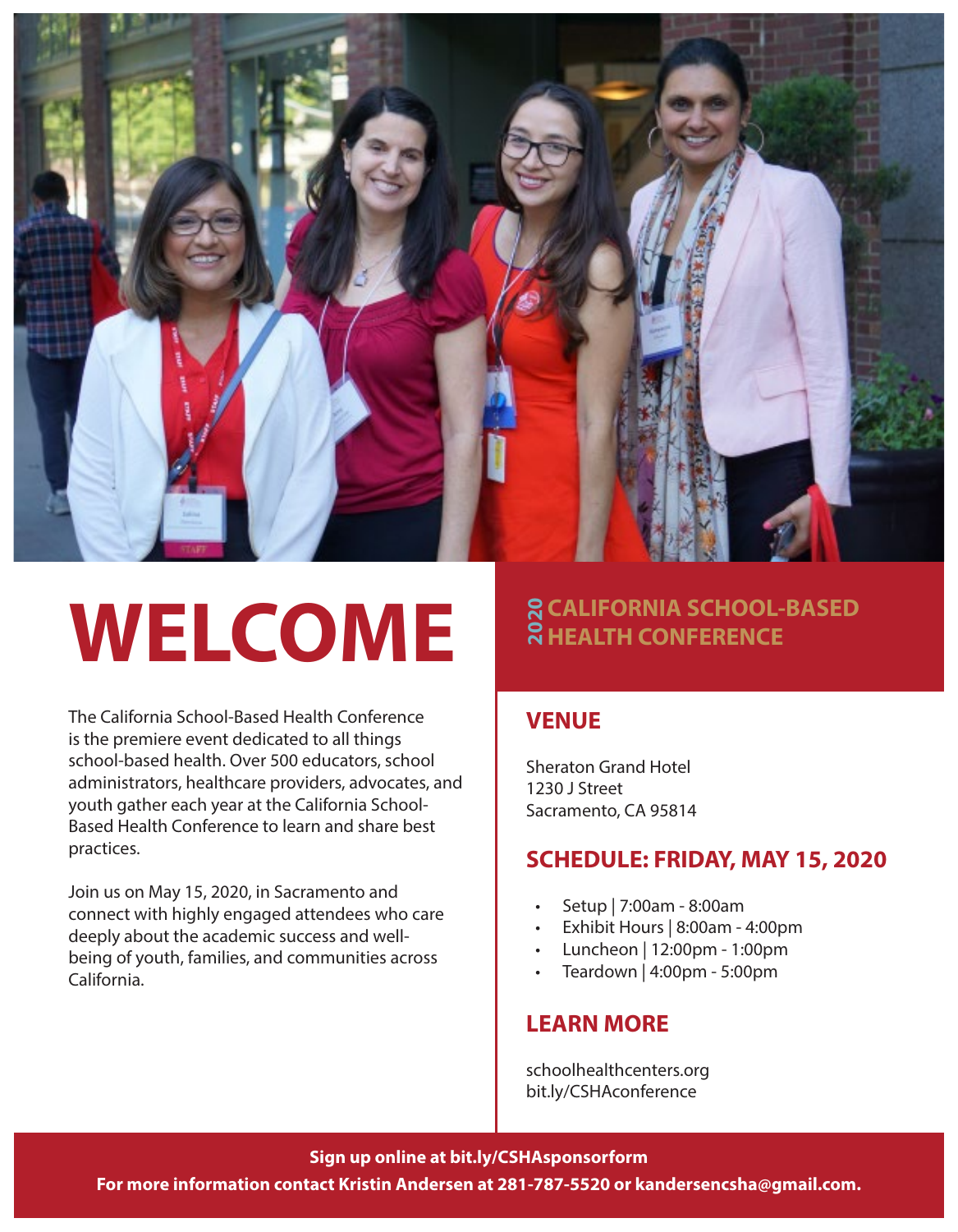

### **AUDIENCE AT A GLANCE**

#### **WHO ATTENDS**

- School district administrators
- School mental health providers
- School nurses
- **Educators**
- Health plan administrators
- **Medical providers**

#### **PROFESSIONAL AREAS OF INTEREST**

- Primary care
- Mental health
- Trauma-informed approaches
- School attendance
- Chronic disease management
- Substance use prevention
- Sexual & reproductive health
- Dental & vision providers
- State & local government representatives
- Nonprofit leaders
- Researchers
- **Students**
- Youth advocates
- Food & nutrition
- Social justice & immigrant rights
- Youth engagement
- Dental & vision care
- Billing & sustainability
- EHR/data privacy

#### **Sign up online at [bit.ly/CSHAsponsorform](http://bit.ly/CSHAsponsorform)**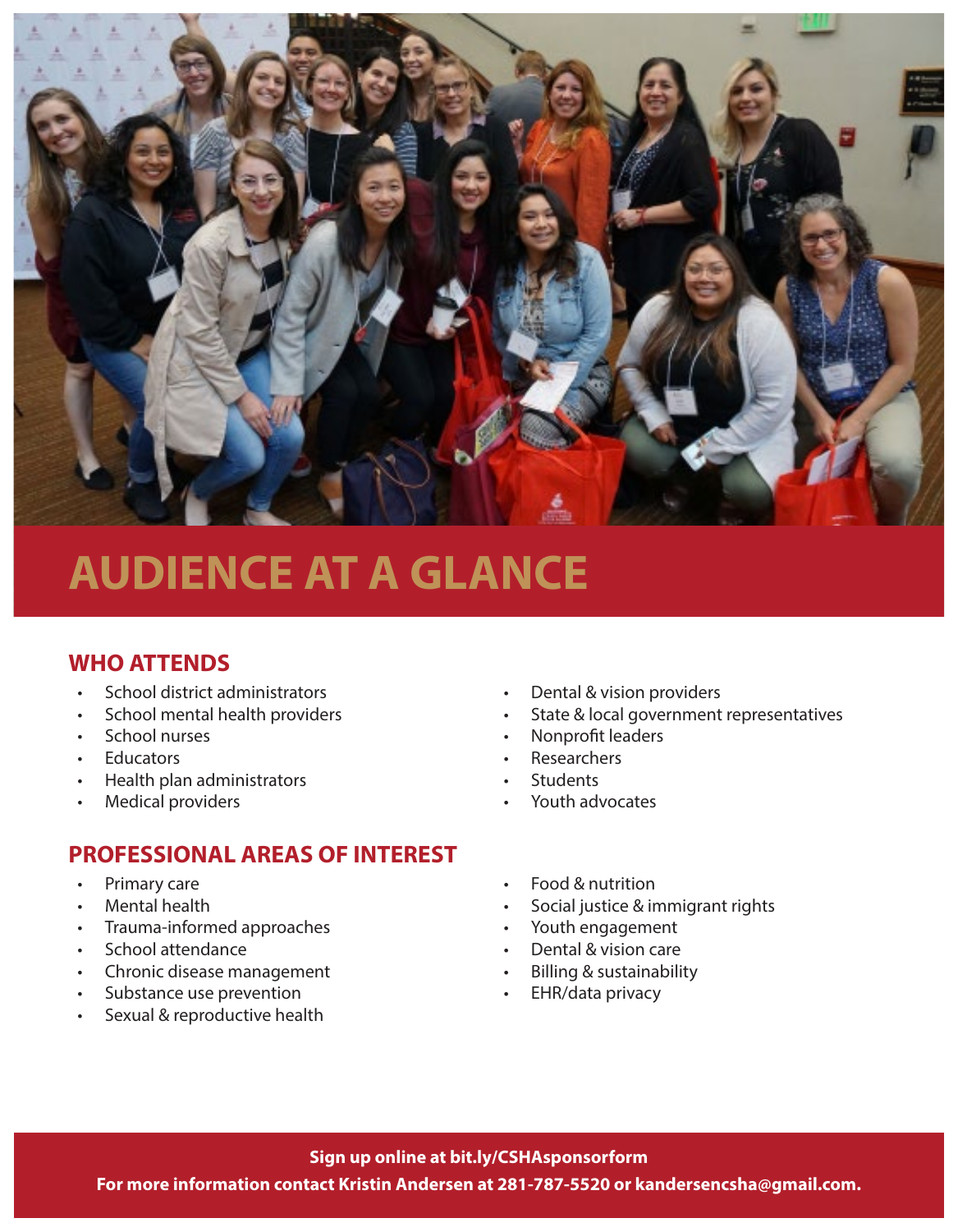

### **EXHIBITOR INFO**

#### **EXHIBITOR BENEFITS**

- 6' draped table with two chairs
- Optional insert in conference packet (provided by exhibitor) in lieu of table
- 2 complimentary exhibitor registrations
- Wireless Internet access

*"It was great to connect with health staff and resources. I had a great time going around to the exhibits and learning about the different organizations and what they do."*

#### **\$2000+ PREFERRED EXHIBITOR**

- All exhibitor benefits
- Premium exhibit table location
- List of conference attendees
- Recognition in conference promotional materials

#### **\$1000+ STANDARD EXHIBITOR**

#### **\$750 NONPROFIT EXHIBITOR**

Limited availability. Only offered to 501(c)(3) organizations with a budget under \$5mil.

**Sign up online at [bit.ly/CSHAsponsorform](http://bit.ly/CSHAsponsorform)**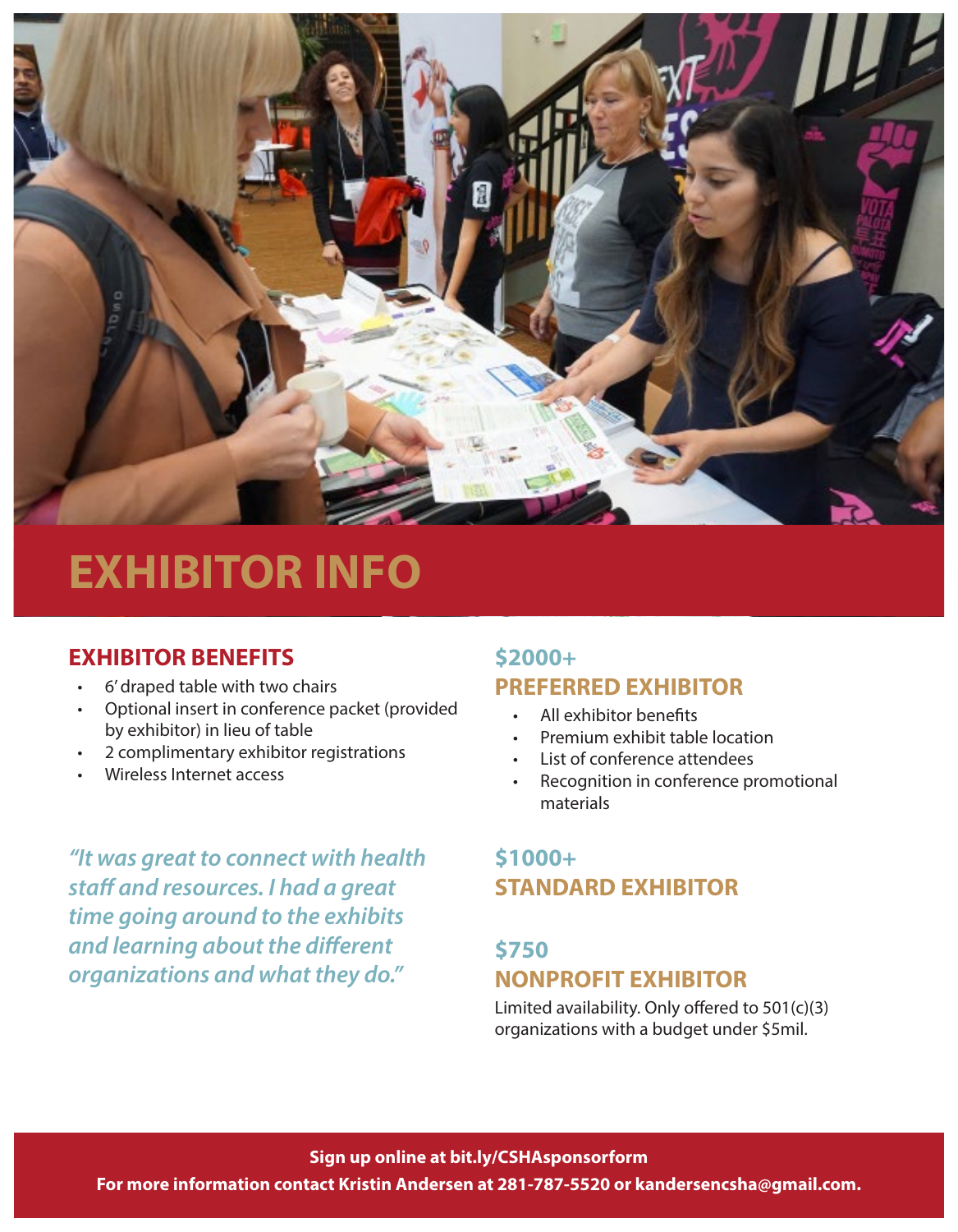

### **SPONSOR INFO**

- 6' draped table with two chairs
- Premium exhibit table space
- List of conference attendees
- Ad in conference program (size depends on level)
- Recognition in conference promotional materials
- Logo and hyperlink featured on conference web site
- 2 exhibitor registrations, plus additional complimentary registrations based upon sponsorship level
- Wireless Internet access

**SPONSOR BENEFITS** *"Fantastic work. Everything was well organized, well supported and beautifully done."*

> *"I always leave the CSHA conference nourished and inspired by all the good people and all the good work that happens across the state in school health."*

*"Already looking forward to next year—well done!"*

**Sign up online at [bit.ly/CSHAsponsorform](http://bit.ly/CSHAsponsorform)**